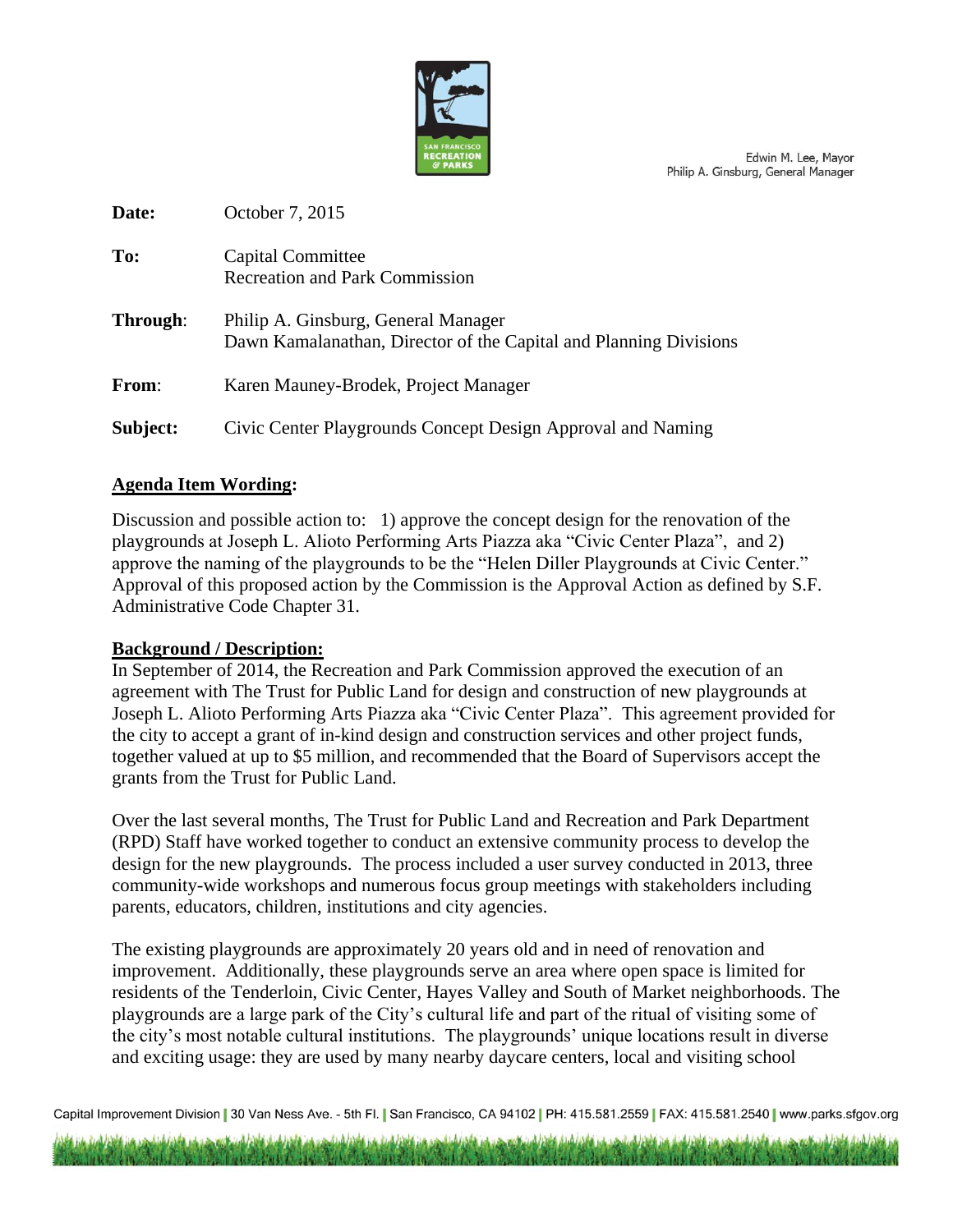children, and other visitors to the surrounding attractions. These attractions include the Main Library, the Asian Art Museum, the San Francisco Symphony, the San Francisco Ballet and many other institutions that have active and regular programming for children. On any given day you can see neighborhood residents and children from the rest of the city and the bay area and beyond using the playgrounds.

The goal for this renovation is to create unique and artful play areas that complement the context of the Civic Center and serve the various user groups. In addition, as this renovation is planned, the team is cognizant that there is a potential future renovation of the plaza to come one day.

## **Funding and Partnerships**

As discussed in the agreement, The Trust for Public Land is responsible for the design and construction of two new playgrounds at no cost to the City. The Project is funded by the Helen Diller Family Foundation that has a Pledge Agreement with The Trust for Public Land. The Helen Diller Family Foundation has supported a number of programs and institutions in the Bay Area and throughout the world, including other award-winning playground renovations in the city, such as the Helen Diller Play Area at Julius Kahn Playground and Helen Diller Playground in Dolores Park.

Trust for Public Land (TPL) is a national non-profit organization that has successfully worked in partnership with the City and communities in the Bay Area for 40 years to ensure that everyone has access to quality parks and open space. Some of the recent park renovations resulting from this partnership include Hayes Valley Clubhouse and Playground, Balboa Park, and Boeddeker Park and Clubhouse. This partnership has represented over \$16 Million in investments to the parks in our system.

# **Community Outreach**

The Trust for Public Land and staff have been supporting this project since early 2013, collecting data, meeting with stakeholders, agencies and city officials. This project initiation phase was meant to gage support for the project, gather and analyze information about existing conditions and related planning efforts and solidify the work plan. Part of the work included user surveys on site to understand how the playgrounds are used.

During the participatory design phase, The Trust for Public Land worked with staff to hold several community workshops and focus group meetings with stakeholders to develop a concept design for the Civic Center Playgrounds. Community workshops were advertised through flyers posted in key locations including at the playgrounds, emailed to more than 250 residents and stakeholders. The first meeting was also advertised by mail that reached to more than 2,000 residents in the area. The outreach was also supported through the Rec Park website, Supervisor Jane Kim's office and other key city agencies. The Bay Area Women's and Children's Center, the organization that originally led the effort to install the existing playgrounds, also helped organize meetings that included site visits and the Tenderloin Network meetings with service providers and educators as well as meetings with children at the Tenderloin School.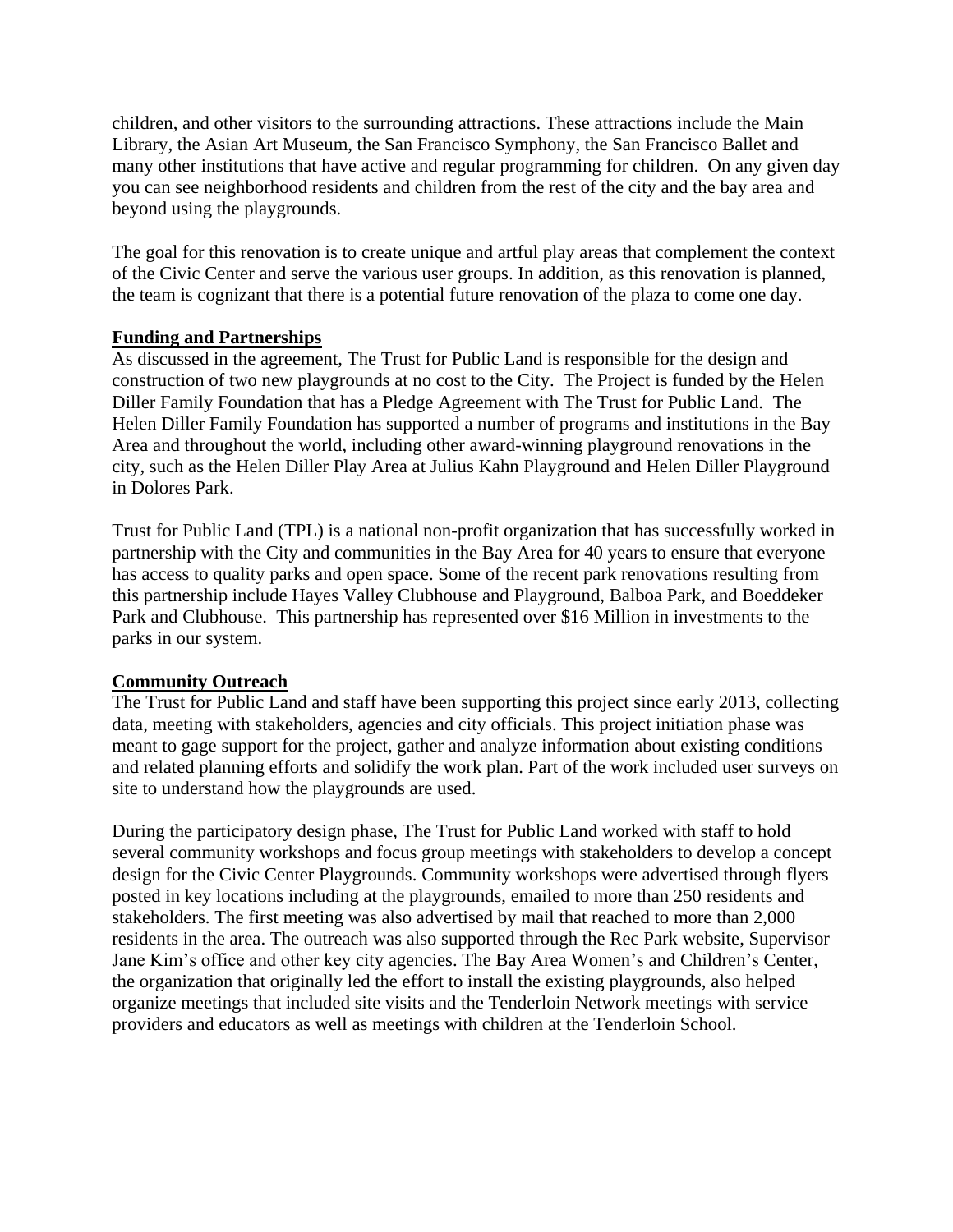At these meetings the donor's gift and project goals were discussed, and ideas and desired features were explored in the context of the existing playgrounds, and design options were presented and discussed resulting in the current final concept design.

The Trust for Public Land continues to work with staff to keep the stakeholders and community informed and updated on the progress of the project.

## **Concept Design and Signage**

The goals of the project design have centered around themes developed in the community workshops and with the design team. The project identified goals for the project, which included creating an inviting, inspiring, fun and safe place for families. As shown in the attached presentation, the project will create two equal and inclusive playgrounds each of which will serve children of various ages and abilities. Themes for the design, including the unique San Francisco weather and nature experiences provided inspiration for the project's design. (see Attachment A). Attachment A also includes examples of the proposed signage to be included in the playgrounds to reflect the playground naming and the donor's generous gift of the improvements to the city.

## **Budget**

The original MOU for this project assumed an overall budget of \$5million. After design development, it was determined, in coordination with the donor, that the overall budget would be close to \$10 million for a project of this nature. Additional detail is included in the attached approved MOU and Addendum 1 (See Attachment C).

| Construction Budget (including contingency) | \$7,500,000  |
|---------------------------------------------|--------------|
| <b>RPD</b> Project Management               | \$54,600     |
| Dedicated Maintenance Fund                  | \$30,000     |
| <b>Other Project Costs</b>                  | \$2,415,400  |
| Total Gift:                                 | \$10,000,000 |

## **Community Meetings and Workshops**

| <b>July 15, 2014</b>    | First Community Meeting - Presented the project, existing   |
|-------------------------|-------------------------------------------------------------|
|                         | conditions and gathered information about use.              |
| <b>August 6, 2014</b>   | Site Focus Group                                            |
| September 3, 2014       | Tenderloin Network Bay Area Women and Children Center Focus |
|                         | Group at Library                                            |
| <b>October 2, 2014</b>  | <b>Second Community Meeting</b>                             |
| <b>October 21, 2014</b> | Site outreach at playgrounds                                |
| <b>October 23, 2014</b> | Kids focus group at Tenderloin School                       |
| <b>November 5, 2014</b> | Kids focus group $#2$ at Tenderloin School- $5th$ grade     |
| <b>November 6, 2014</b> | Tenderloin Network Bay Area Women and Children Center Focus |
|                         | Group at DeMarillac Academy                                 |
| <b>January 7, 2015</b>  | Third Community Meeting, present concept design             |
| <b>April 16, 2015</b>   | Presentation to Asian Art Museum staff                      |
| <b>April 30, 2015</b>   | Presentation to SF Public Library staff                     |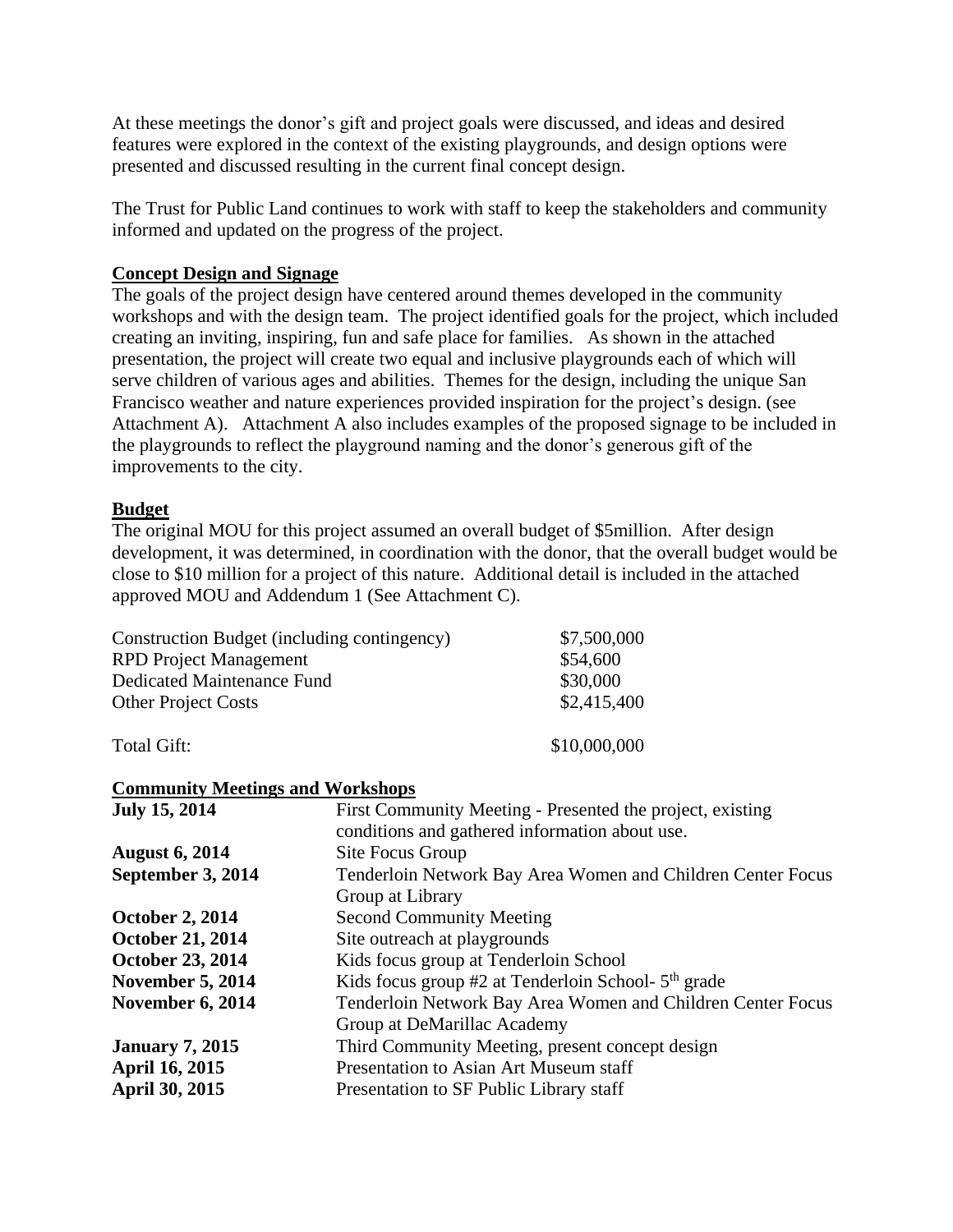| May 13, 2015        | Tenderloin Network Bay Area Women and Children Center at SF |
|---------------------|-------------------------------------------------------------|
|                     | Public Library                                              |
| May 20, 2015        | Civic Center Community Benefit District                     |
| <b>June 9, 2015</b> | Presentation to Alliance for a Better District 6            |

In addition to community meetings and workshops, the project webpage has provided updates and information on the project throughout the development process.

#### **Project Schedule**

Approval of Concept Design October 2015 Final Construction Documents Spring 2016 Construction Summer 2016 - Fall 2017

#### **Stakeholders Participating in the Process:**

Supervisor Jane Kim The Trust for Public Land Bay Area Women's & Children's Center Civic Center Community Benefit District Office of Economic and Workforce Development San Francisco Planning Department SF Department of Public Works SF Department of Real Estate SF Public Utilities Commission Asian Art Museum San Francisco Public Library Main Branch San Francisco Parks Alliance SF Beautiful Glide Memorial Church Tenderloin School DeMarillac Academy Demonstration Gardens Shih Yu-Lang Central YMCA SF Beautiful Wu Yee Children's Services

## **Specific Letters of Support Provided by:**

Asian Art Museum Bay Area Women and Children's Center Civic Center Community Benefit District San Francisco Public Library. Main Branch

## **Opposed By:**

None known.

## **Environmental Review:**